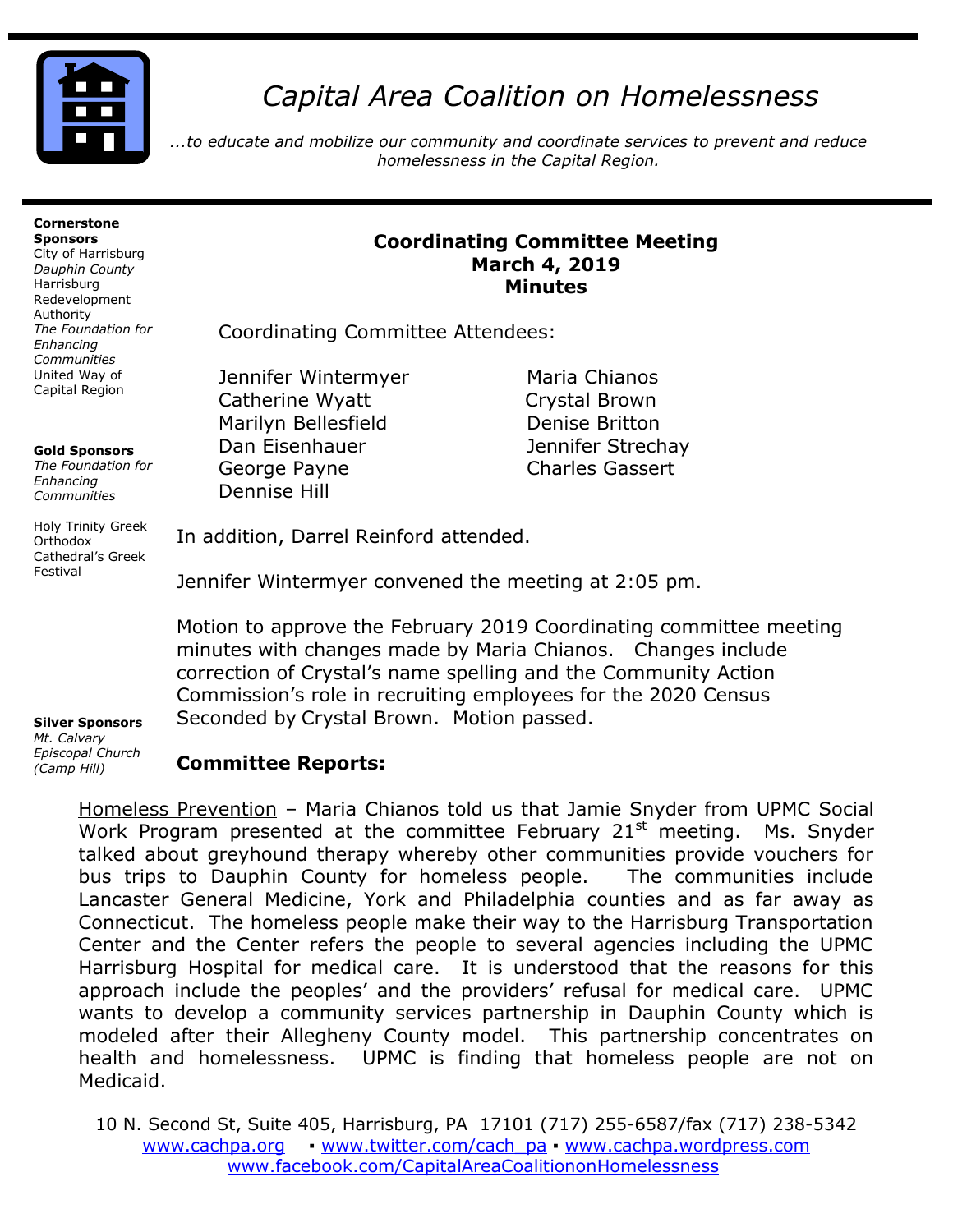Service Delivery – Dennise Hill reported that the committee met and is reorganizing the case managers meeting requesting information about training needs and their goals. The committee also reviewed CACH's consolidated plan to identify goals that they must work on. In the vain of strengthening the 2019 Continuum of Care (CoC) application, arrangements have been made for Coventry House to provide equal access training. The committee also discussed the Dauphin County Rental Assistance Program (DC-RAP). Dan Eisenhauer said that the County Commissioners just re-authorized funding for this program. We discussed how the program is funded by the County's Affordable Housing Trust Fund (AHTF) and administered by Gaudenzia/DELTA. Reports are submitted to the AHTF about recipients receiving two years rental assistance. CACH wants case managers to get more involved with DC-RAP so as to benefit the homeless people originally targeted for this assistance. The committee is also seeking the Coordinated Committee approval for the Data Quality Sub-committee's work on the Memorandum of Agreement between CACH and HMIS users.

Coordinated Entry – Marilyn Bellesfield told us Jennifer Koppel from the Lancaster CoC presented at our last meeting about how that county manages Coordinated Entry. At our next meeting, we will debrief about that process. The committee is working with Dauphin County Human Services Office for quality assurance of the coordinated entry process. The committee will meet in April to discuss this process.

Community Conversations – Denise Britton submitted the attached committee report. The committee continues to plan a faith summit and the Dream Builders program.

**2019 Point In Time** (PIT) – George Payne continues to compile the results of this survey. Most of the surveys are in and again this year we used HMIS for shelter, transitional housing, and permanent supportive housing inventories on January 23<sup>rd</sup>, 2019. There are problems being corrected with the HMIS PIT report. Some of the trained volunteers did not participate and there are plans to expand this effort into the rural parts of the county. We discussed using hand-held Amazon tablets in the future. Results will be reported to the Coordinating committee end of March.

**Landlord Mitigation Fund** – George Payne explained the process for eligible property owners accessing this fund (see attached). There were questions about the number of times a property owner may access the fund and accountability for using the funds as requested. Roll out is March  $1<sup>st</sup>$ , 2019. Long-term transitional housing programs are not eligible. Protocol will be sent to CACH partners.

**Old business** – Jennifer Wintermyer told us that the issue of Coordinating committee attendance will be delayed because of the work being done on the bylaws.

10 N. Second St, Suite 405, Harrisburg, PA 17101 (717) 255-6587/fax (717) 238-5342 [www.cachpa.org](http://www.cachpa.org/) • [www.twitter.com/cach\\_pa](http://www.twitter.com/cach_pa) • [www.cachpa.wordpress.com](http://www.cachpa.wordpress.com/) [www.facebook.com/CapitalAreaCoalitiononHomelessness](http://www.facebook.com/CapitalAreaCoalitiononHomelessness)